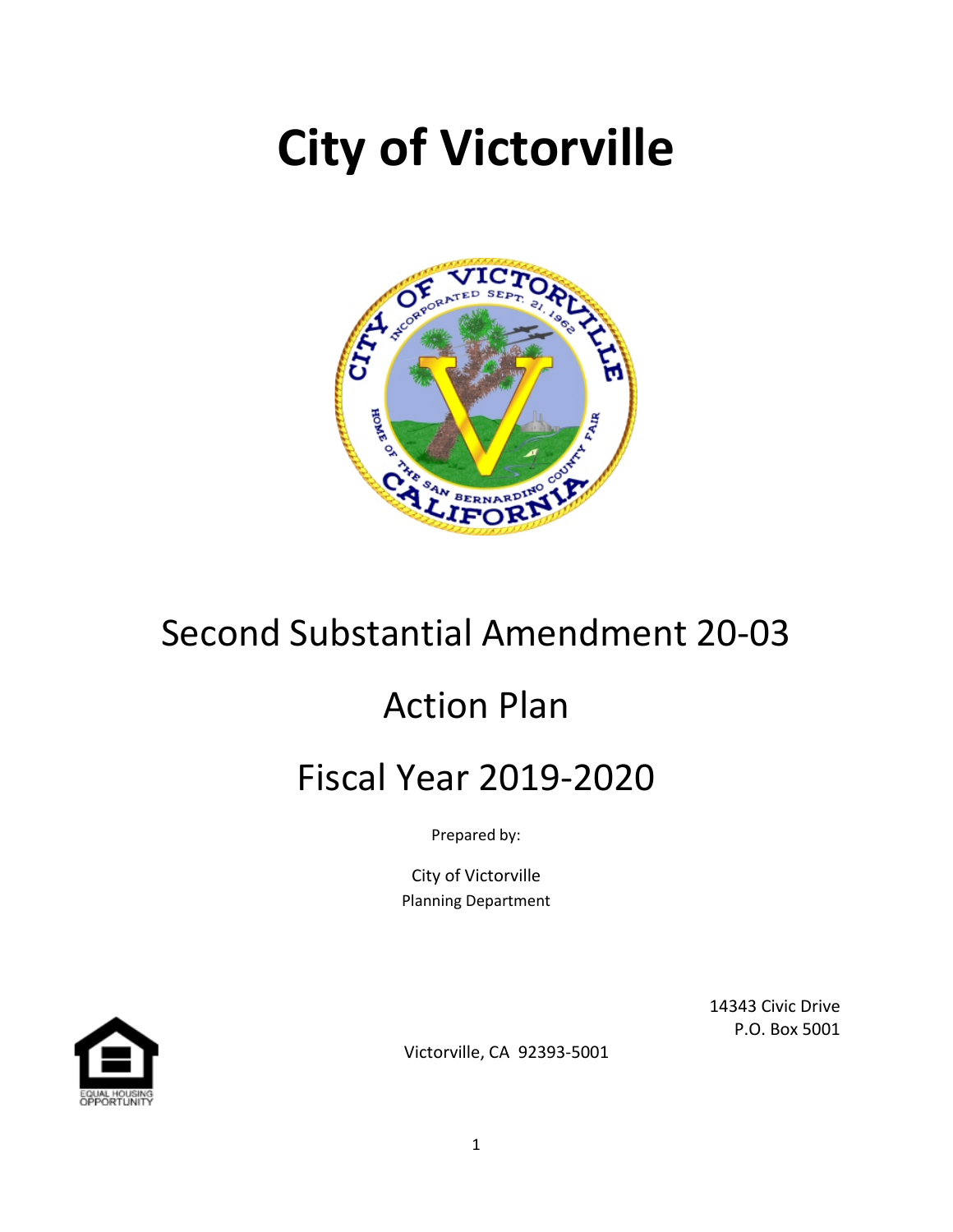#### **City of Victorville**

#### **2019-2020 Action Plan Substantial Amendment 2020-3**

#### **AP-05 Executive Summary – 91.200 (c), 91.220(b)**

#### **1. Introduction**

The City of Victorville is proposing a Substantial Amendment to its Fiscal Year 2019-2020 Annual Action Plan, covering period July 1, 2019 through June 30, 2020.

Through the March 27, 2020 passage of the Coronavirus Aid, Relief, and Economic Security Act (CARES Act), Public Law 116-136, the bill provides \$5 billion in Community Development Block Grant funds to be used to prevent, prepare for, and respond to the Coronavirus (COVID-19).

#### **First Round**

As an entitlement community, the City of Victorville ("City") is receiving \$810,528 in the first \$2 billion installment of Community Development Block Grant - Coronavirus (CDBG-CV) funds from the Department of Housing and Urban Development. To expedite the disbursement of the City's 2020 CDBG-CV funds, via Title 24 Code of Federal Regulations (CFR) 5.110, the CARES Act authorized HUD to grant waivers to the public notice, public comment, and citizen participation plan requirements found in Title 24 CFR 91.105I(2) and (k), Title 24 CFR 91.115I(2) and (i) and Title 24 CFR 91.40.

#### **Second Round**

The second installment of \$1 billion was required by the Act to be allocated to States and insular areas. HUD accomplished distribution of these funds on May 11, 2020, which constituted the second round of CDBG-CV funds. The City of Victorville did not fall under the qualifying categories and did not receive funds during the second round.

#### **Third Round**

Finally, the remaining \$2 billion in CDBG-CV funds are required to be allocated to states and local governments. For the third-round installment of CDBG-CV funds for Entitlement jurisdictions, the City of Victorville is receiving \$717,254. To expedite the disbursement of the City's 2020 CDBG-CV funds, via Title 24 Code of Federal Regulations (CFR) 5.110, the CARES Act authorized HUD to grant waivers to the public comment and citizen participation period requirements found in Title 24 CFR 91.105I(2) and (k), Title 24 CFR 91.115I(2) and (i) and Title 24 CFR 91.40.

#### **2. Summarize the objectives and outcomes identified in the Plan**

#### **This could be a restatement of items or a table listed elsewhere in the plan or a reference to another location. It may also contain any essential items from the housing and homeless needs assessment, the housing market analysis or the strategic plan.**

CDBG-CV is funding available for eligible activities that serve low-moderate income communities, low-moderate income clientele and/or Urgent Needs. These activities must either be new, or an expansion of current activities. They cannot replace existing activities or replace other funding for existing activities or services.

The City of Victorville has identified the following activities to be funded with CDBG-CV funds: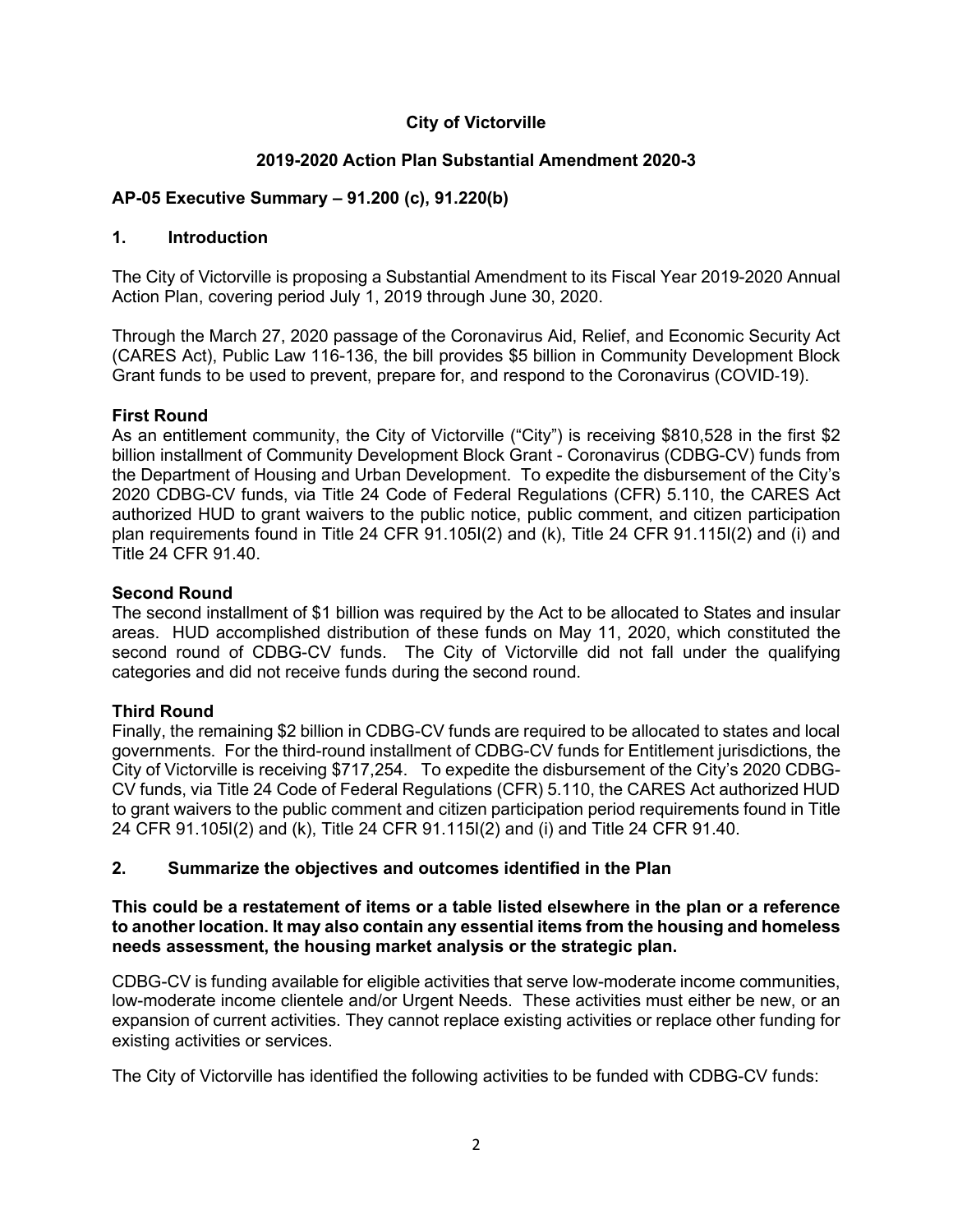#### **CDBG-CV Community Outreach Programs**

Direct, front-line service programs to respond to community need arising from COVID-19. Eligible services are those that are new or a quantifiable increase in the level of service precipitated by COVID19.

As permitted in the CARES Act, HUD has elected to waive the federal caps in public services for services that are in response to COVID-19 impacts. Subrecipients will be required to document that the services funded through CDBG-CV are in response to COVID-19.

#### **CDBG-CV First Round**

Services may include, but are not limited to:

- Emergency rental, utility, and mortgage assistance programs to prevent homelessness from COVID-19 related job or income loss;
- Food pantry operations;
- Senior services and meal delivery to homebound elders;
- Meal delivery to quarantined individuals or individuals that need to maintain social distancing due to medical vulnerabilities;
- Services for homeless persons or persons at imminent risk of homelessness who may be impacted by COVID-19, such as housing/shelter, navigation and case management, hygiene/sanitation provisions, etc.;
- Domestic violence case management and relocation services;
- Provide testing, diagnosis or other medical services at a fixed or mobile location;
- Increase the capacity and availability of targeted health services for infectious disease response within existing health facilities;
- Purchase of specialty equipment, supplies, or materials necessary to deliver a public service during an infectious disease pandemic;
- Financial counseling to people impacted by COVID-19;
- Mental health counseling to people impacted by COVID-19.

#### **CDBG-CV Third Round**

Services may include, but are not limited to:

- Emergency rental, utility, and mortgage assistance programs to prevent homelessness from COVID-19 related job or income loss;
- Food pantry operations;
- Services for homeless persons or persons at imminent risk of homelessness who may be impacted by COVID-19, such as housing/shelter, navigation and case management, hygiene/sanitation provisions, etc.;
- Provide testing, diagnosis or other medical services at a fixed or mobile location.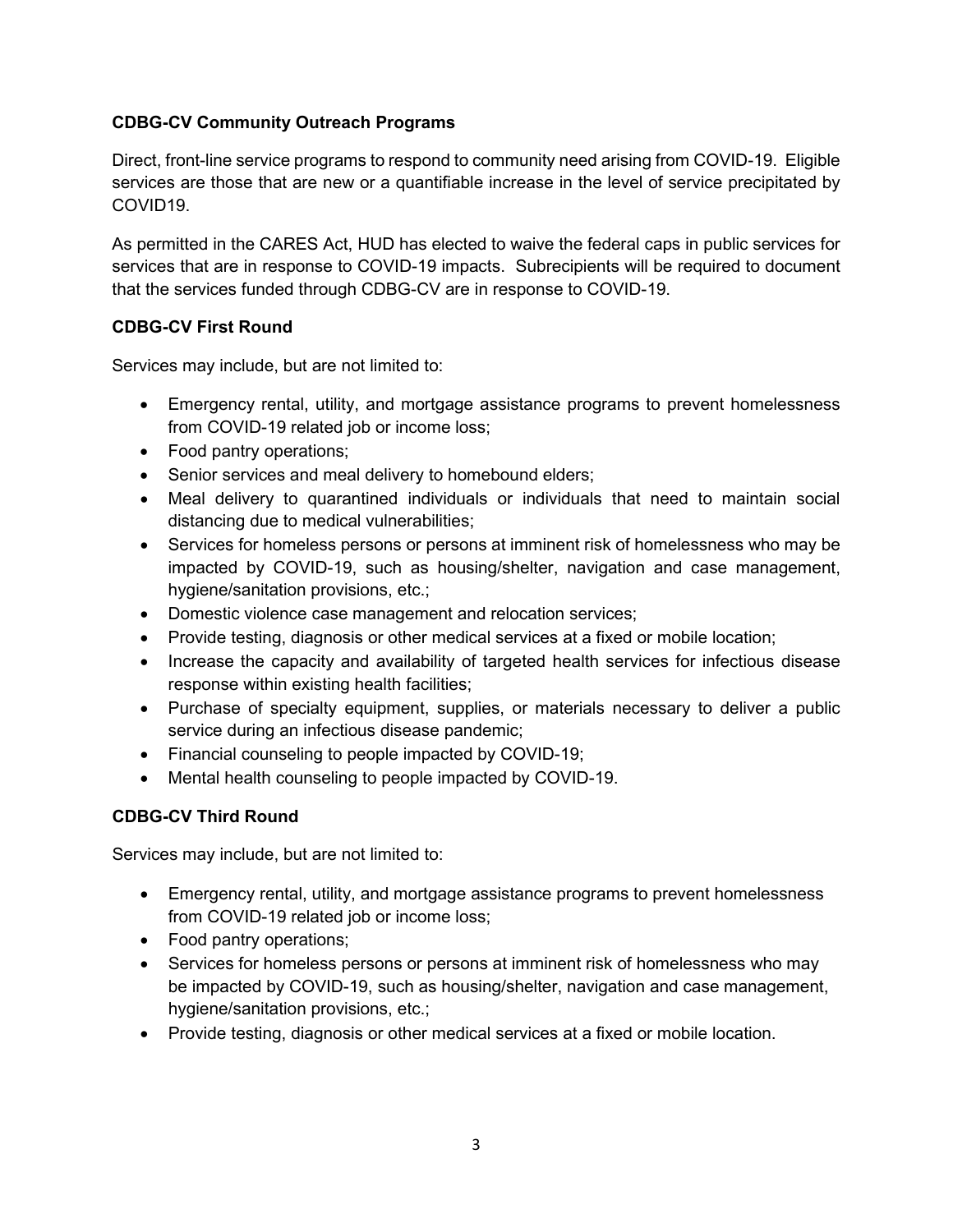#### **CDBG-CV Business Outreach Programs**

Programs designed to minimize and avoid job loss caused by business closures related to social distancing by providing short-term working capital assistance to small businesses to enable retention of jobs held by low- and moderate-income persons are eligible. Additionally, programs providing technical assistance, grants, loans, and other financial assistance to establish, stabilize, and expand microenterprises that provide medical, food delivery, cleaning, and other services to support home health and quarantine are also eligible.

#### **CDBG-CV Homeless Disaster Response**

The City may use CDBG-CV grant funds to cover or reimburse costs incurred by the City or incurred by a non-profit on behalf of the City regardless of the date on which such costs were incurred, when those costs comply with CDBG requirements, to prevent, prepare for, and respond to the coronavirus in the homeless community and its associated service providers.

For those cost incurred by non-profits on behalf of the City of Victorville, reimbursement is limited to the following activities:

- Services for homeless persons or persons at imminent risk of homelessness who may be impacted by COVID-19, such as housing/shelter, navigation and case management, hygiene/sanitation provisions, etc.;
- Provide testing, diagnosis or other medical services at a fixed or mobile location;
- Purchase of specialty equipment, supplies, or materials necessary to deliver a public service during an infectious disease pandemic.

#### **3. Evaluation of past performance**

No change to this section.

#### **4. Summary of Citizen Participation Process and consultation process**

As part of the Action Plan preparation and adoption process, citizens of the City of Victorville are afforded an opportunity to provide input on housing and community development needs; issues and problems affecting very-low and low income persons; to learn about various programs available and the expected amount of assistance provided; to assist in the development of local project proposals by giving input to project selections and funding distributions; and to participate in the implementation of funded activities.

In response to the COVID-19 pandemic and with determination of good cause, HUD waived regulatory provisions requiring minimum 30-day public noticing and public comment periods for Consolidated Plan, Action Plan and Citizen Participation Plan amendments, and required a public noticing and public comment period minimum of not less than 5 days, which can be processed concurrently.

On May 5, 2020, the City Council of the City of Victorville took action, within a duly noticed meeting, by amending the 2017-2021 Consolidated Plan and Citizen Participation Plan to accommodate the HUD waiver regulatory provisions.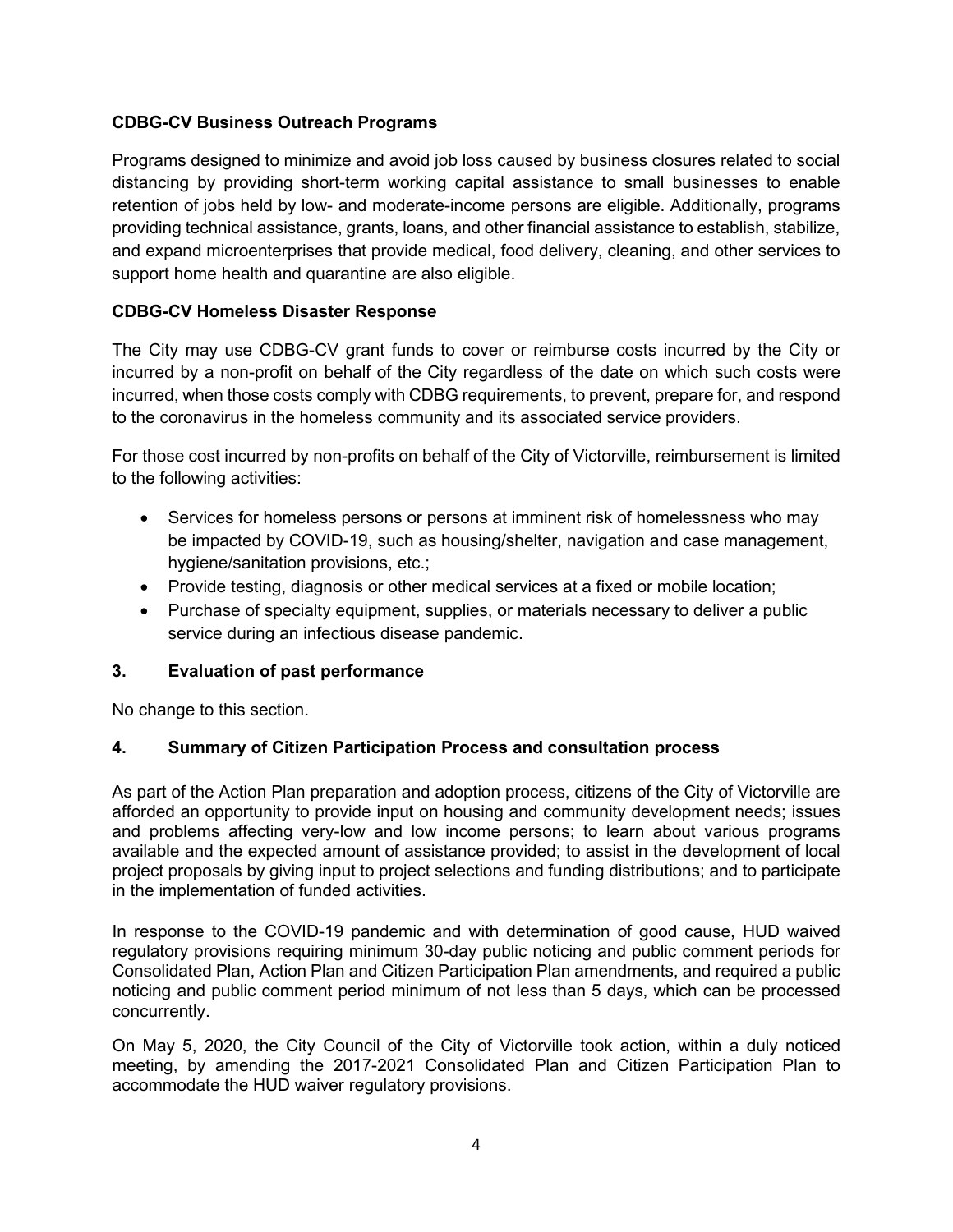#### **CDBG-CV First Round**

In accordance with the City of Victorville Citizen Participation Plan, the following notice and hearing was conducted to substantially amend the 2019-2020 Annual Action Plan:

- A public notice was published in the May 14, 2020, edition of the Daily Press;
- The public notice and proposed amendment to the 2019-2020 Annual Action Plan was posted on the City's website on May 14, 2020 for public review at: [https://www.victorvilleca.gov/government/city](https://www.victorvilleca.gov/government/city-departments/development/planning/housing-programs-425)[departments/development/planning/housing-programs-425;](https://www.victorvilleca.gov/government/city-departments/development/planning/housing-programs-425)
- The five day review period extended from May 14, 2020 to May 18, 2020; and
- A public hearing of the Victorville City Council was conducted on May 19, 2020.

Public notices were printed in English and Spanish. Additionally, statements regarding the availability of special accommodations for non-English speaking persons and those with disabilities were printed on all written materials pertaining to the Substantial Amendments.

#### **CDBG-CV Third Round**

In accordance with the City of Victorville Citizen Participation Plan, the following notice and hearing was conducted to substantially amend the 2019-2020 Annual Action Plan:

- A public notice was published in the April 9, 2021, edition of the Daily Press;
- The public notice and proposed amendment to the 2019-2020 Annual Action Plan was posted on the City's website on April 9, 2021 for public review at: [https://www.victorvilleca.gov/government/city](https://www.victorvilleca.gov/government/city-departments/development/planning/housing-programs-425)[departments/development/planning/housing-programs-425;](https://www.victorvilleca.gov/government/city-departments/development/planning/housing-programs-425)
- A public hearing via Zoom of the Victorville City Council will be conducted on April 20, 2021 which can be accessed at: [https://www.victorvilleca.gov/government/agendas.](https://www.victorvilleca.gov/government/agendas)

Public notices were printed in English and Spanish. Additionally, statements regarding the availability of special accommodations for non-English speaking persons and those with disabilities were printed on all written materials pertaining to the Substantial Amendments.

#### **5. Summary of public comments**

#### **This could be a brief narrative summary or reference an attached document from the Citizen Participation section of the Con Plan.**

#### **First round**

No comments were received during the May 14, 2020 comment period.

#### **Third round**

(Insert comments from April 20, 2021 hearing)

#### **6. Summary of comments or views not accepted and the reasons for not accepting them**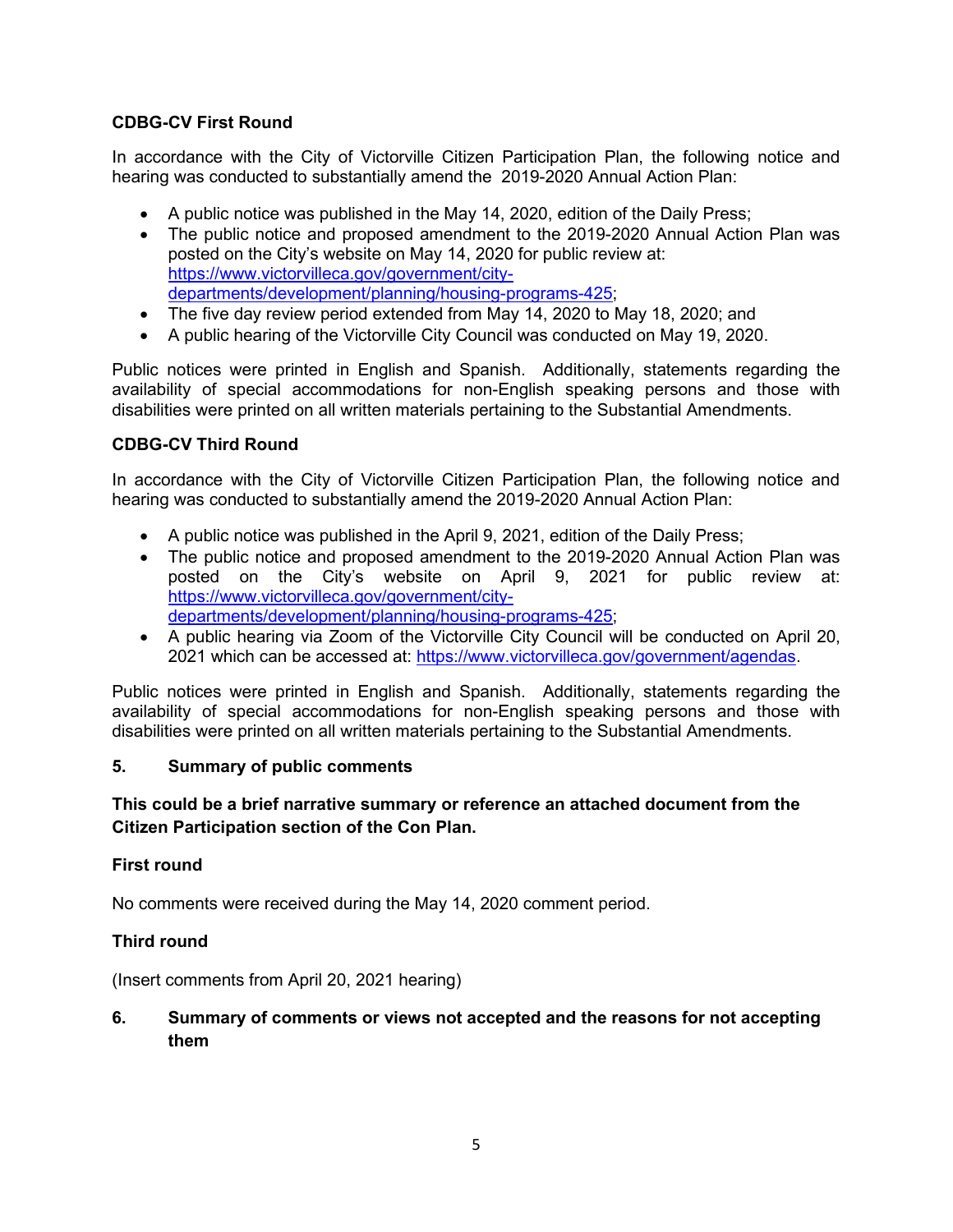#### **First round**

No comments were received during the May 19, 2020 council meeting.

#### **Third round**

(Insert comments from *April 20, 2021* hearing)

## **AP-15 Expected Resources – 91.220(c)(1,2)**

#### **Introduction**

The City of Victorville has been allocated \$810,528 and \$717,254 in Community Development Block Grant funds (CDBG-CV) to prevent, prepare for, and respond to the coronavirus (COVID-19) public health crisis through the enactment of the Coronavirus Aid, Relief, and Economic Security Act (CARES Act), Public Law 116-136, which was signed by President Trump on March 27, 2020, to respond to the growing effects of this public health crisis. The 2019-2020 Action Plan Substantial Amendment 2020-2 and 2020-3 accounts for additional CDBG-CV funds and coronavirus related activities.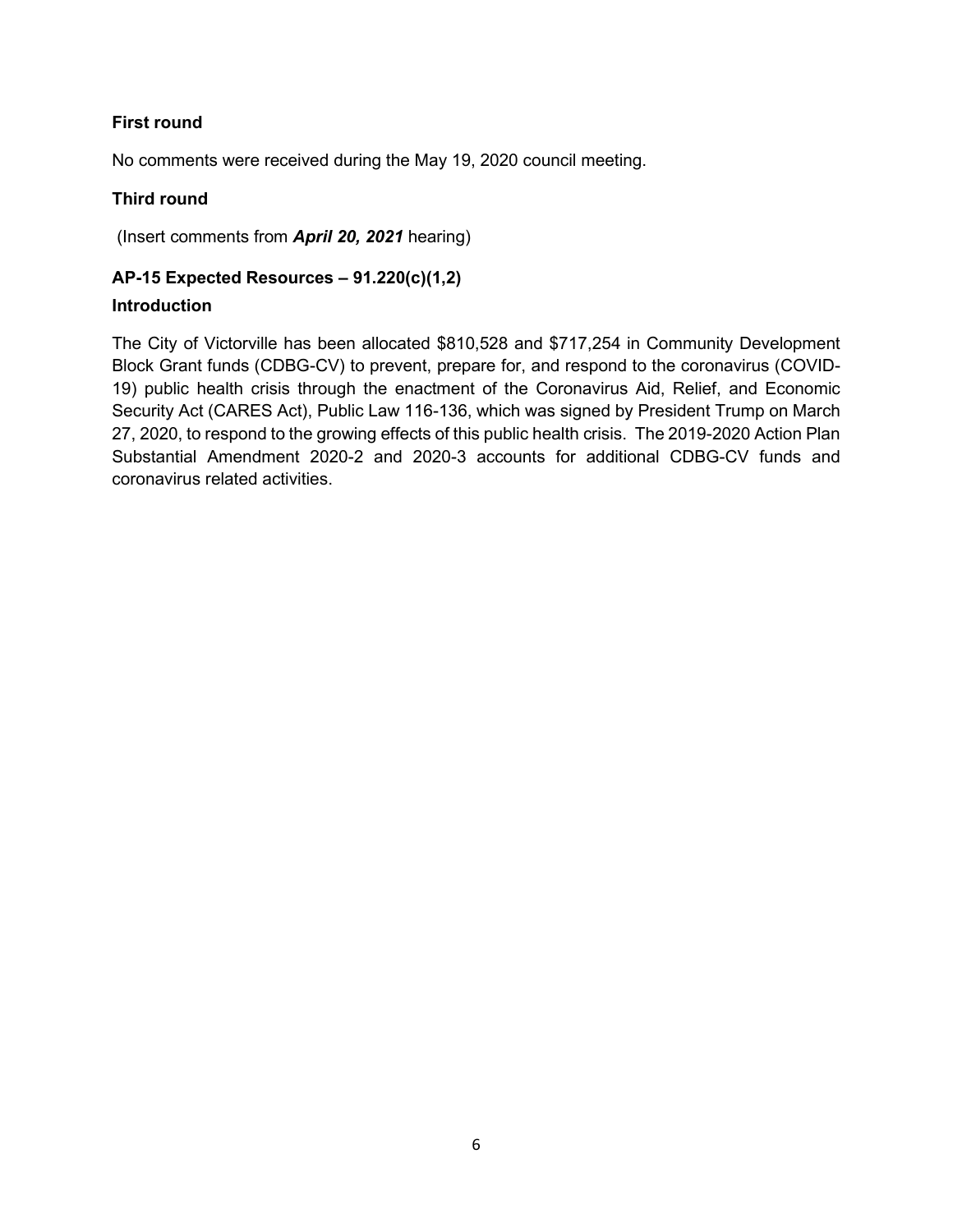#### **Anticipated Resources**

The underlined section below indicates the new resource funding available. All other resources were allocated in the original Action Plan approval and will not be re-appropriated as part of this substantial amendment.

| Program             | <b>Source</b>  | <b>Uses of Funds</b>  | <b>Expected Amount Available Year 1</b> |         |                 | <b>Expected</b> | <b>Narrative</b> |                    |
|---------------------|----------------|-----------------------|-----------------------------------------|---------|-----------------|-----------------|------------------|--------------------|
|                     | of             |                       | Annual                                  | Program | Prior           | Total:          | <b>Amount</b>    | <b>Description</b> |
|                     | <b>Funds</b>   |                       | <b>Allocation</b>                       | Income: | Year            | \$              | <b>Available</b> |                    |
|                     |                |                       | $\cdot$ \$                              | \$      | <b>Resource</b> |                 | Remaind          |                    |
|                     |                |                       |                                         |         | s: \$           |                 | er of            |                    |
|                     |                |                       |                                         |         |                 |                 | <b>ConPlan</b>   |                    |
|                     |                |                       |                                         |         |                 |                 | \$               |                    |
| <b>Community</b>    | <b>Federal</b> | <b>Public Service</b> | \$1,343,80                              | \$0.00  | \$1,928.45      | \$1,345,72      | \$0.00           | <b>Entitlement</b> |
| <b>Development</b>  |                | <b>Construction</b>   |                                         |         |                 | 9               |                  | <b>Allocation</b>  |
| <b>Block Grant</b>  |                | <b>Administration</b> |                                         |         |                 |                 |                  |                    |
| <b>HOME</b>         | <b>Federal</b> | <b>Housing</b>        | \$462,505                               | \$0.00  | \$0.00          | \$462,505       | \$0.00           | <b>HOME</b>        |
| <b>Investment</b>   |                | <b>Administration</b> |                                         |         |                 |                 |                  | <b>Consortium</b>  |
| Partnership         |                |                       |                                         |         |                 |                 |                  | allocation         |
| Program             |                |                       |                                         |         |                 |                 |                  |                    |
| <b>Community</b>    | <b>Federal</b> | <b>Public Service</b> | \$810,528                               | \$0.00  | \$0.00          | \$810,528       | \$0.00           | The City will      |
| <b>Development</b>  |                | Economic              |                                         |         |                 |                 |                  | use CDBG-          |
| <b>Block Grant-</b> |                | <b>Development</b>    |                                         |         |                 |                 |                  | <b>CV funds to</b> |
| <b>CV</b>           |                | <b>Administration</b> |                                         |         |                 |                 |                  | <u>prevent,</u>    |
| <b>First round</b>  |                |                       |                                         |         |                 |                 |                  | prepare for        |
|                     |                |                       |                                         |         |                 |                 |                  | and respond        |
|                     |                |                       |                                         |         |                 |                 |                  | to the             |
|                     |                |                       |                                         |         |                 |                 |                  | coronavirus        |
|                     |                |                       |                                         |         |                 |                 |                  | pandemic           |
| <b>Community</b>    | Federal        | <b>Public Service</b> | \$717,254                               | \$0.00  | \$0.00          | \$717,254       | \$0.00           | The City will      |
| <b>Development</b>  |                | Economic              |                                         |         |                 |                 |                  | use CDBG-          |
| <b>Block Grant-</b> |                | <b>Development</b>    |                                         |         |                 |                 |                  | CV funds to        |
| CV                  |                | <b>Administration</b> |                                         |         |                 |                 |                  | prevent,           |
| <b>Third round</b>  |                |                       |                                         |         |                 |                 |                  | prepare for        |
|                     |                |                       |                                         |         |                 |                 |                  | and respond        |
|                     |                |                       |                                         |         |                 |                 |                  | to the             |
|                     |                |                       |                                         |         |                 |                 |                  | coronavirus        |
|                     |                |                       |                                         |         |                 |                 |                  | pandemic           |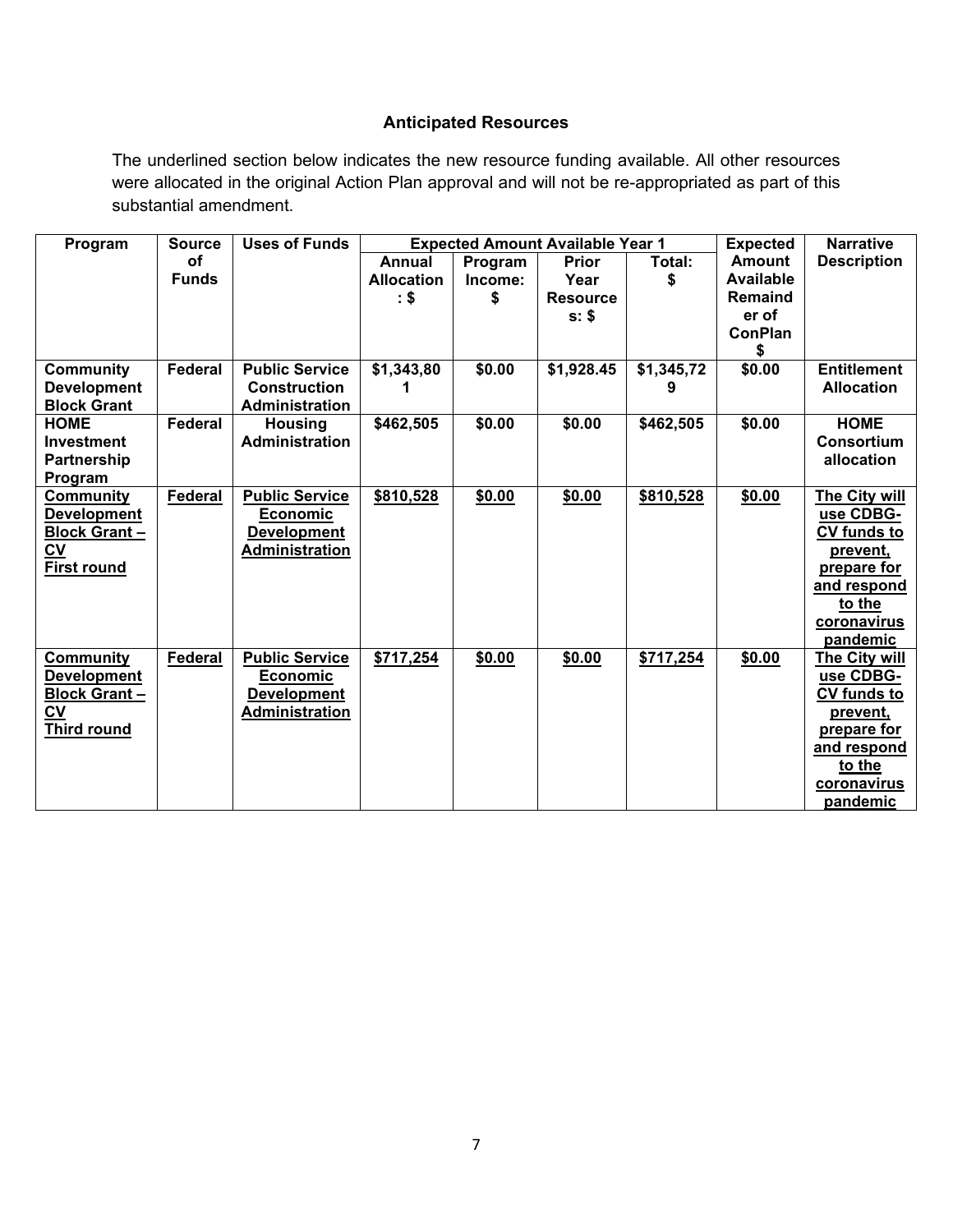#### **Projects**

#### **AP-35 Projects – 91.220(d)**

The projects listed below are the proposed projects in response to the coronavirus pandemic. These programs will be funded through CDBG-CV funds.

#### **CDBG-CV Round One Projects**

| # | <b>Project Name</b>                                  | <b>First Round</b> | <b>Third Round</b> | <b>Funding Totals</b> |
|---|------------------------------------------------------|--------------------|--------------------|-----------------------|
|   | <b>CDBG-CV Community</b><br><b>Outreach Programs</b> | \$121,579          | \$415,529          | \$537,108             |
|   | <b>CDBG-CV Business Outreach</b><br>Programs         | \$445,791          | \$30,000           | \$475,791             |
|   | <b>CDBG-CV Homeless Disaster</b><br>Response         | \$162,106          | \$200,000          | \$362,106             |
| 4 | <b>CDBG-CV Administration</b>                        | \$81,052           | \$71,725           | \$152,777             |
|   | Total                                                | \$810,528          | \$717,254          | \$1,527,782           |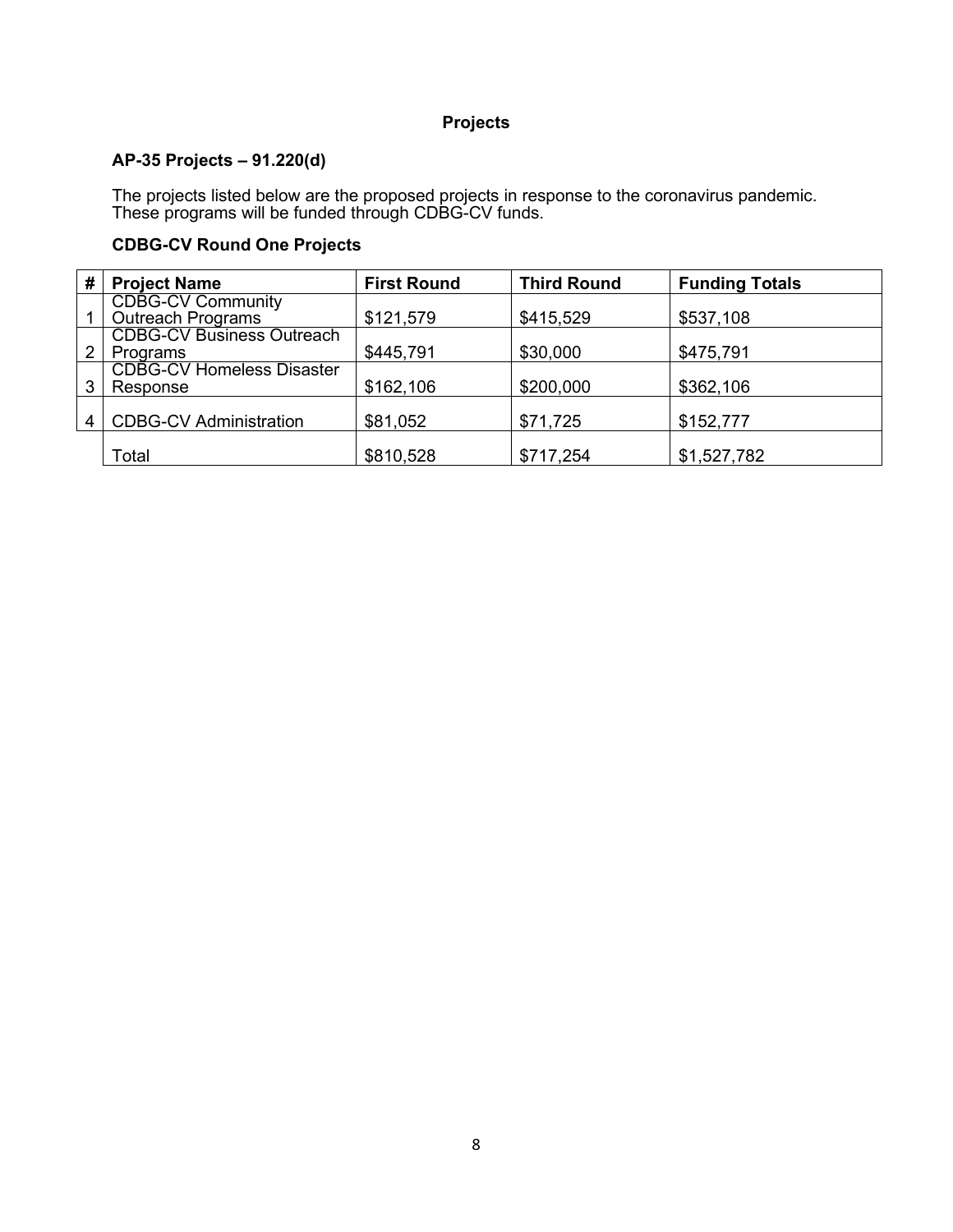### **AP-38 Project Summary**

| $\overline{1}$ | <b>Project Name</b>                                                                           | <b>CDBG-CV Community Outreach Programs</b>                                                                                                                                                                                                                                                                                                                                                                                                                                                                                                                                                                                                                                                                                                                                                          |
|----------------|-----------------------------------------------------------------------------------------------|-----------------------------------------------------------------------------------------------------------------------------------------------------------------------------------------------------------------------------------------------------------------------------------------------------------------------------------------------------------------------------------------------------------------------------------------------------------------------------------------------------------------------------------------------------------------------------------------------------------------------------------------------------------------------------------------------------------------------------------------------------------------------------------------------------|
|                | <b>Target Area</b>                                                                            | City-wide                                                                                                                                                                                                                                                                                                                                                                                                                                                                                                                                                                                                                                                                                                                                                                                           |
|                | <b>Goals Supported</b>                                                                        | Provide suitable living environment for residents                                                                                                                                                                                                                                                                                                                                                                                                                                                                                                                                                                                                                                                                                                                                                   |
|                | <b>Needs Addressed</b>                                                                        | Support Coronavirus (COVID-19) and<br>other<br>Infectious disease responses                                                                                                                                                                                                                                                                                                                                                                                                                                                                                                                                                                                                                                                                                                                         |
|                | Funding                                                                                       | CDBG-CV - First round - \$121,579                                                                                                                                                                                                                                                                                                                                                                                                                                                                                                                                                                                                                                                                                                                                                                   |
|                |                                                                                               | CDBG-CV - Third round - \$415,529                                                                                                                                                                                                                                                                                                                                                                                                                                                                                                                                                                                                                                                                                                                                                                   |
|                | Description                                                                                   | Direct, front-line service programs to respond to<br>community need arising from COVID-19. Eligible<br>services are those that are new or a quantifiable<br>increase in the level of service precipitated by<br>COVID19                                                                                                                                                                                                                                                                                                                                                                                                                                                                                                                                                                             |
|                | <b>Target Date</b>                                                                            | 6/30/2021                                                                                                                                                                                                                                                                                                                                                                                                                                                                                                                                                                                                                                                                                                                                                                                           |
|                | Estimate the number and type of<br>families that will benefit from the<br>proposed activities | Low income individuals and families. Number<br>estimates will be calculated based on forthcoming<br>recipient applications.                                                                                                                                                                                                                                                                                                                                                                                                                                                                                                                                                                                                                                                                         |
|                | <b>Eligible Recipients</b>                                                                    | Non-Profit Organizations and City                                                                                                                                                                                                                                                                                                                                                                                                                                                                                                                                                                                                                                                                                                                                                                   |
|                | <b>Funding Type</b>                                                                           | Grant (non-matching)                                                                                                                                                                                                                                                                                                                                                                                                                                                                                                                                                                                                                                                                                                                                                                                |
|                | <b>Funding Amount per Recipient</b>                                                           | First round - Maximum Grant Amount: \$10,000                                                                                                                                                                                                                                                                                                                                                                                                                                                                                                                                                                                                                                                                                                                                                        |
|                | <b>Location Description</b>                                                                   | Third round - Minimum Grant Amount - \$10,000<br>City-wide (Services to be provided to Victorville<br>residents)                                                                                                                                                                                                                                                                                                                                                                                                                                                                                                                                                                                                                                                                                    |
|                | <b>Eligible Activities</b>                                                                    | <b>First round:</b><br>Services may include, but are not limited to:<br>Emergency rental, utility, and mortgage<br>assistance<br>programs<br>prevent<br>to<br>homelessness from COVID-19 related job<br>or income loss;<br>Food pantry operations;<br>Senior services and meal delivery to<br>homebound elders;<br>Meal delivery to quarantined individuals or<br>individuals that need to maintain social<br>distancing due to medical vulnerabilities;<br>Services for homeless persons or persons<br>at imminent risk of homelessness who may<br>be impacted by COVID-19, such as<br>housing/shelter,<br>navigation<br>and<br>case<br>hygiene/sanitation<br>management,<br>provisions, etc.;<br>Domestic violence case management and<br>relocation services for people impacted by<br>CovID-19; |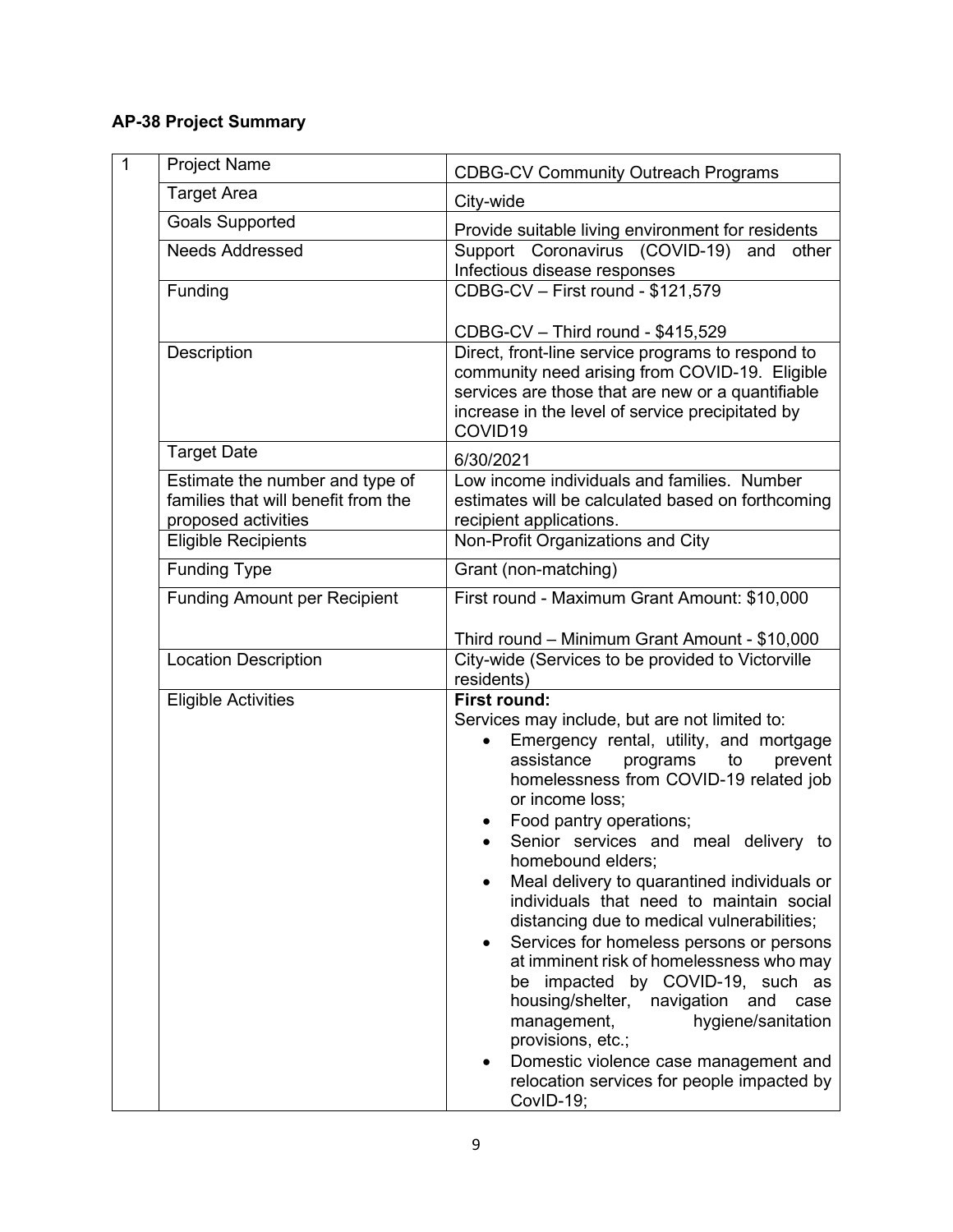| Provide testing, diagnosis or other medical<br>$\bullet$<br>services at a fixed or mobile location;<br>Increase the capacity and availability of<br>targeted health services for infectious<br>disease response within existing health<br>facilities;<br>Purchase of specialty equipment, supplies,<br>or materials necessary to deliver a public<br>service during an infectious disease<br>pandemic;<br>Financial counseling to people impacted<br>by COVID-19;<br>Mental health counseling to<br>people<br>impacted by COVID-19.                                                                                                                    |
|--------------------------------------------------------------------------------------------------------------------------------------------------------------------------------------------------------------------------------------------------------------------------------------------------------------------------------------------------------------------------------------------------------------------------------------------------------------------------------------------------------------------------------------------------------------------------------------------------------------------------------------------------------|
|                                                                                                                                                                                                                                                                                                                                                                                                                                                                                                                                                                                                                                                        |
| Third round:                                                                                                                                                                                                                                                                                                                                                                                                                                                                                                                                                                                                                                           |
| Emergency rental, utility, and mortgage<br>assistance<br>programs<br>to<br>prevent<br>homelessness from COVID-19 related job<br>or income loss;<br>Food pantry operations;<br>Services for homeless persons or persons<br>at imminent risk of homelessness who may<br>be impacted by COVID-19, such as<br>housing/shelter, navigation and case<br>management,<br>hygiene/sanitation<br>provisions, etc.;<br>Provide testing, diagnosis or other medical<br>services at a fixed or mobile location;<br>Purchase of specialty equipment, supplies,<br>or materials necessary to deliver a public<br>an infectious disease<br>service during<br>pandemic. |

The \$121,579 of CDBG-CV First Round funding reserved for Community Outreach Programs was allocated to the following programs listed below through a competitive grant application process.

| <b>Organization Name</b>                                   | <b>Amount</b> |
|------------------------------------------------------------|---------------|
| aCore Solution                                             | \$9,000       |
| Assistance League of Victor Valley - Operation School Bell | \$8,000       |
| Assistance League of Victor Valley - Outreach Program      | \$10,000      |
| <b>Family Assistance Program</b>                           | \$10,000      |
| <b>God's Hand Extended</b>                                 | \$8,300       |
| <b>High Desert Second Chance</b>                           | \$8,279       |
| <b>Inland Empire United Way</b>                            | \$10,000      |
| <b>Rock'n Our Disabilities Foundation</b>                  | \$10,000      |
| St. John of God Health Care Services                       | \$9,000       |
| St. John of God Health Care Services                       | \$10,000      |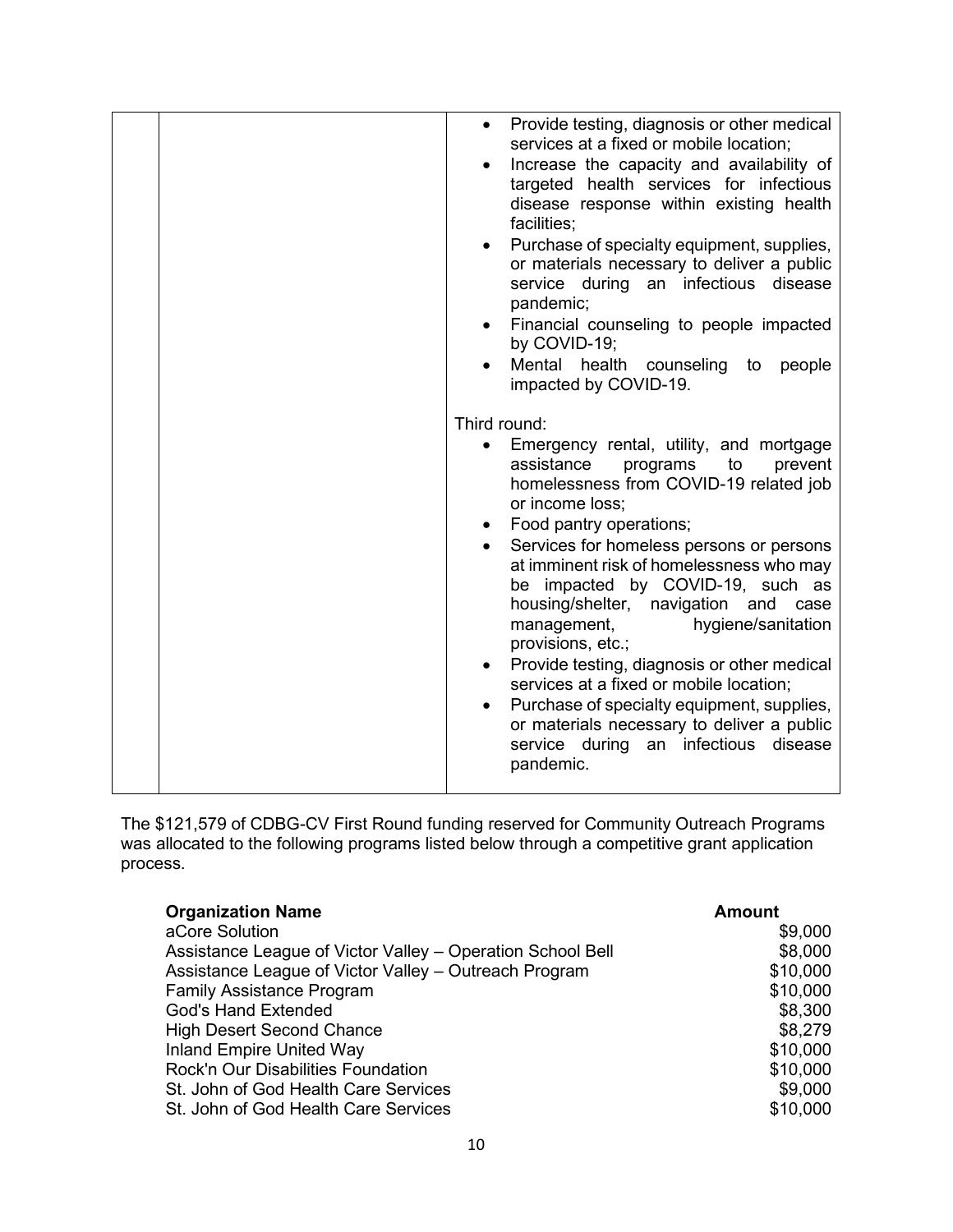| Symba Center                             | \$10,000 |
|------------------------------------------|----------|
| Victor Valley Community Services Council | \$9.000  |
| Women of Noble Character                 | \$10,000 |

Of the \$415,529 of CDBG-CV Third Round funds reserved for Community Outreach Programs, \$324,819 has been reserved for the eligible programs listed below. The following programs went through a competitive grant application process. The balance of \$90,710 will be allocated through a forthcoming competitive grant application process as well.

| <b>Organization Name</b>                                  | <b>Amount</b> |
|-----------------------------------------------------------|---------------|
| Assistance League of Victor Valley                        | \$10,000      |
| <b>Community Health Action Network</b>                    | \$33,884      |
| High Desert Second Chance - Food bank                     | \$50,000      |
| High Desert Second Chance – Rental and mortgage           | \$100,000     |
| assistance                                                |               |
| Rock'n Our Disabilities                                   | \$12,335      |
| St. John of God Health Care Services – Food distribution  | \$10,000      |
| St. John of God Health Care Services - Utility assistance | \$33,600      |
| <b>Victor Valley Family Resource Center</b>               | \$65,000      |
| Women of Nobel Character                                  | \$10,000      |

| 2 | <b>Project Name</b>                                                                                        | <b>CDBG-CV Business Outreach Programs</b>                                                                                                                                                                                                                                                                                                                 |
|---|------------------------------------------------------------------------------------------------------------|-----------------------------------------------------------------------------------------------------------------------------------------------------------------------------------------------------------------------------------------------------------------------------------------------------------------------------------------------------------|
|   | <b>Target Area</b>                                                                                         | <b>CDBG Target Area Census Tracts</b>                                                                                                                                                                                                                                                                                                                     |
|   | <b>Goals Supported</b>                                                                                     | Expand economic opportunities                                                                                                                                                                                                                                                                                                                             |
|   | <b>Needs Addressed</b>                                                                                     | Support Coronavirus (COVID-19) and other<br>Infectious disease responses to sustain and<br>expand economic activity                                                                                                                                                                                                                                       |
|   | Funding                                                                                                    | CDBG-CV - First round - \$445,791                                                                                                                                                                                                                                                                                                                         |
|   |                                                                                                            | CDBG-CV - Third round - \$30,000                                                                                                                                                                                                                                                                                                                          |
|   | Description                                                                                                | As approved by HUD, these programs would be<br>providing technical assistance, grants, loans, and<br>other financial assistance to establish, stabilize,<br>and expand microenterprises that provide<br>medical, food delivery, cleaning, and other<br>services to support home health and quarantine<br>are eligible. (Awaiting final guidance from HUD) |
|   | <b>Target Date</b>                                                                                         | 12/31/2021                                                                                                                                                                                                                                                                                                                                                |
|   | Estimate the number and type of<br>families (businesses) that will<br>benefit from the proposed activities | First round - 29 small businesses<br>Third round $-20$ small businesses                                                                                                                                                                                                                                                                                   |
|   | <b>Eligible Recipients</b>                                                                                 | Businesses within Victorville CDBG Target Area<br>Census Tracts, as approved by HUD.                                                                                                                                                                                                                                                                      |
|   | <b>Funding Type</b>                                                                                        | Grant or Forgivable Loan                                                                                                                                                                                                                                                                                                                                  |
|   | <b>Funding Amount per Recipient</b>                                                                        | Maximum \$15,000                                                                                                                                                                                                                                                                                                                                          |
|   | <b>Location Description</b>                                                                                | <b>CDBG Target Area Census Tracts</b>                                                                                                                                                                                                                                                                                                                     |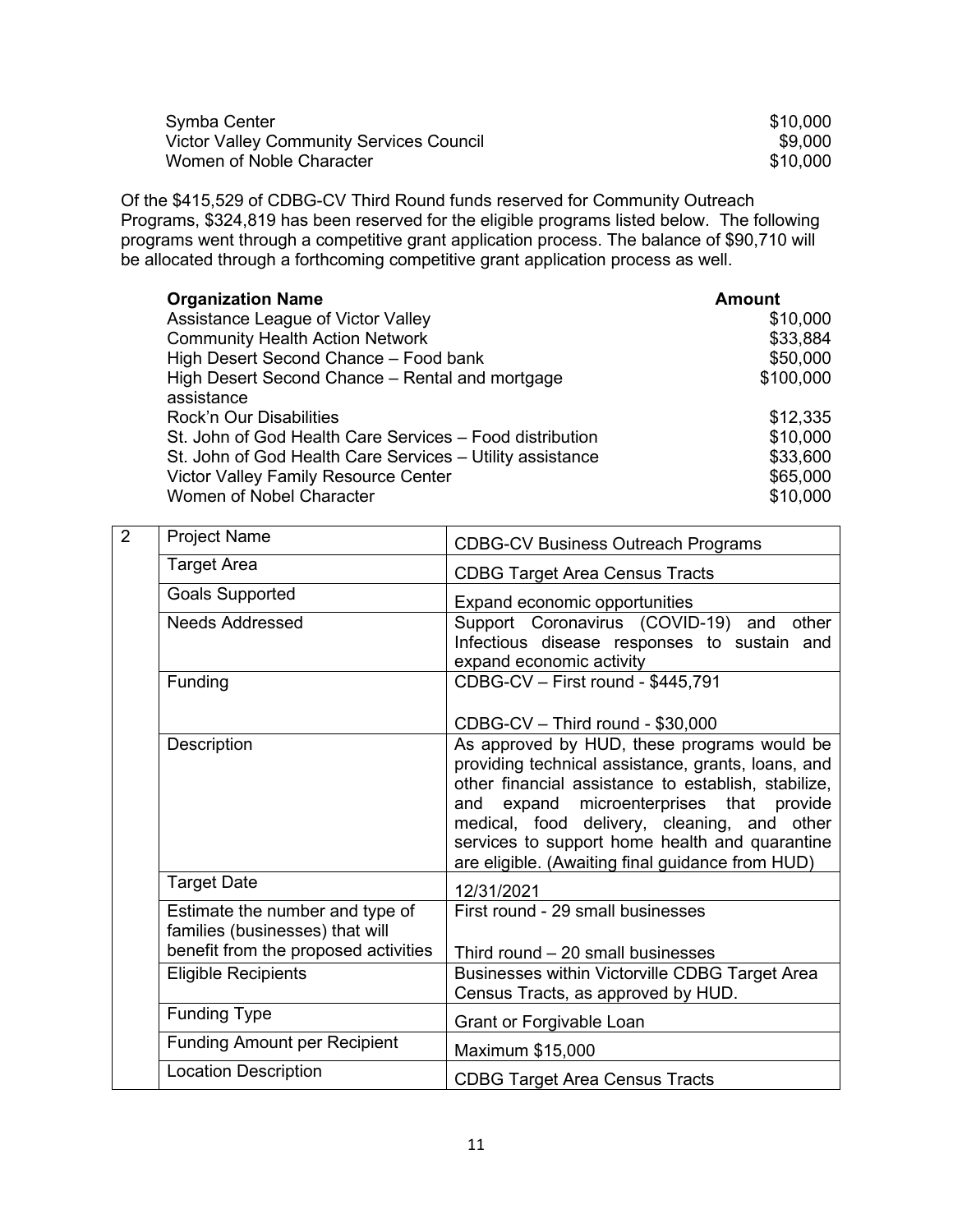| Programs designed to minimize and avoid job<br><b>Eligible Activities</b><br>loss caused by business closures related to<br>social distancing by providing short-term working<br>capital assistance to small businesses to enable<br>retention of jobs held by low- and moderate- |
|-----------------------------------------------------------------------------------------------------------------------------------------------------------------------------------------------------------------------------------------------------------------------------------|
|-----------------------------------------------------------------------------------------------------------------------------------------------------------------------------------------------------------------------------------------------------------------------------------|

| 3 | <b>Project Name</b>                                                                           | <b>CDBG-CV Homeless Disaster Response</b>                                                                                                                                                                                                                                                                                                                                                                                                                                                                                                                                                                                                                                                                                                                                                                                               |  |
|---|-----------------------------------------------------------------------------------------------|-----------------------------------------------------------------------------------------------------------------------------------------------------------------------------------------------------------------------------------------------------------------------------------------------------------------------------------------------------------------------------------------------------------------------------------------------------------------------------------------------------------------------------------------------------------------------------------------------------------------------------------------------------------------------------------------------------------------------------------------------------------------------------------------------------------------------------------------|--|
|   | <b>Target Area</b>                                                                            | City-wide                                                                                                                                                                                                                                                                                                                                                                                                                                                                                                                                                                                                                                                                                                                                                                                                                               |  |
|   | <b>Goals Supported</b>                                                                        | Provide suitable living environments for residents                                                                                                                                                                                                                                                                                                                                                                                                                                                                                                                                                                                                                                                                                                                                                                                      |  |
|   | <b>Needs Addressed</b>                                                                        | Support Coronavirus (COVID-19)<br>and<br>other<br>Infectious disease responses                                                                                                                                                                                                                                                                                                                                                                                                                                                                                                                                                                                                                                                                                                                                                          |  |
|   | Funding                                                                                       | CDBG-CV - First round - \$162,106                                                                                                                                                                                                                                                                                                                                                                                                                                                                                                                                                                                                                                                                                                                                                                                                       |  |
|   |                                                                                               | CDBG-CV - Third round - \$200,000                                                                                                                                                                                                                                                                                                                                                                                                                                                                                                                                                                                                                                                                                                                                                                                                       |  |
|   | Description                                                                                   | The programs focus on the homeless population<br>to prevent, prepare for and respond to the<br>coronavirus.                                                                                                                                                                                                                                                                                                                                                                                                                                                                                                                                                                                                                                                                                                                             |  |
|   | <b>Target Date</b>                                                                            | 12/31/2021                                                                                                                                                                                                                                                                                                                                                                                                                                                                                                                                                                                                                                                                                                                                                                                                                              |  |
|   | Estimate the number and type of<br>families that will benefit from the<br>proposed activities | 500 low income individuals and families                                                                                                                                                                                                                                                                                                                                                                                                                                                                                                                                                                                                                                                                                                                                                                                                 |  |
|   | <b>Eligible Recipients</b>                                                                    | City or non-profit organizations<br>Grant to reimburse program cost and \$10,000<br>minimum funding to non-profit.<br>City-wide                                                                                                                                                                                                                                                                                                                                                                                                                                                                                                                                                                                                                                                                                                         |  |
|   | <b>Funding Type</b>                                                                           |                                                                                                                                                                                                                                                                                                                                                                                                                                                                                                                                                                                                                                                                                                                                                                                                                                         |  |
|   | <b>Location Description</b>                                                                   |                                                                                                                                                                                                                                                                                                                                                                                                                                                                                                                                                                                                                                                                                                                                                                                                                                         |  |
|   | <b>Eligible Activities</b>                                                                    | <b>First round:</b><br>Activities include but are not limited to:<br>Increase access to hygiene and sanitation<br>$\bullet$<br>services for those living in unsheltered<br>areas to prevent the spread of the<br>coronavirus;<br>Housing navigation and case management<br>٠<br>services to homeless persons or persons<br>at imminent risk of homelessness from<br>COVID-19 related job or income loss;<br>Purchase of specialty equipment, supplies,<br>or materials necessary to deliver a public<br>service to the homeless population during<br>an infectious disease pandemic;<br>Retrofits<br>or improvements to shelter<br>facilities to expand habitable overflow<br>spaces and enable greater distancing of<br>clients housed in congregate settings;<br><b>Additions</b><br>expansions<br>to<br>shelter<br>or<br>facilities. |  |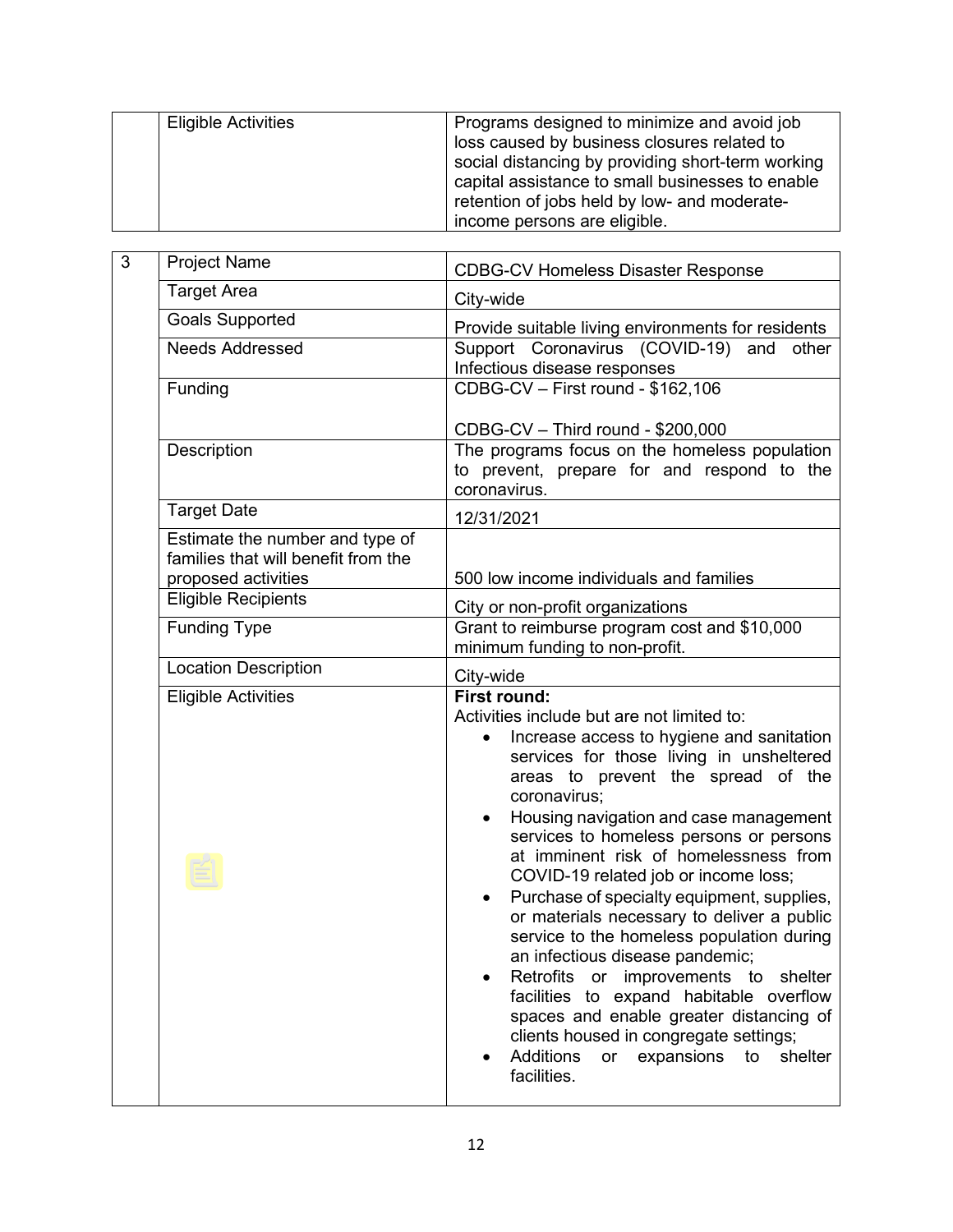| Third round:                                                                                                                                                                                                                    |
|---------------------------------------------------------------------------------------------------------------------------------------------------------------------------------------------------------------------------------|
| Activities include but are not limited to:                                                                                                                                                                                      |
| • Services for homeless persons or persons<br>at imminent risk of homelessness who may<br>be impacted by COVID-19, such as<br>housing/shelter, navigation and<br>case<br>hygiene/sanitation<br>management,<br>provisions, etc.; |
| Provide testing, diagnosis or other medical<br>$\bullet$<br>services at a fixed or mobile location;                                                                                                                             |
| • Purchase of specialty equipment, supplies,<br>or materials necessary to deliver a public<br>service during an infectious disease<br>pandemic.                                                                                 |

Due to other available funding sources, such as FEMA reimbursements, the majority of the City's First Round funding reserved for Homeless Disaster Response has not been deployed to the community as of April 2021. The City intends to conduct a competitive application grant process to deploy these remaining First Round funds to non-profit organizations servicing those that have become homeless or are at risks of becoming homeless.

The \$200,000 in CDBG-CV Third Round funding for Homeless Disaster Response is planned to serve the homeless population at the City's Interim Homeless Shelter at the Westwinds Sports Center. This facility was activated for the first time in November 2020 to provide services to the homeless population that have been impacted by to the pandemic. The Third Round funding will be used specifically at the shelter to prevent the spread of the coronavirus and respond to the behavioral health and economic impacts caused by the pandemic.

| $\overline{4}$ | <b>Project Name</b>                                                                           | <b>CDBG-CV Administration</b>                                                         |
|----------------|-----------------------------------------------------------------------------------------------|---------------------------------------------------------------------------------------|
|                | <b>Target Area</b>                                                                            | City-wide                                                                             |
|                | <b>Goals Supported</b>                                                                        | Program Administration                                                                |
|                | <b>Needs Addressed</b>                                                                        | Support Coronavirus (COVID-19) and<br>other<br>Infectious disease responses.          |
|                | Funding                                                                                       | CDBG-CV - First round - \$81,052                                                      |
|                |                                                                                               | CDBG-CV - Third round - \$71,725                                                      |
|                | Description                                                                                   | General administration and Planning of the<br>CDBG-CV grant.                          |
|                | <b>Target Date</b>                                                                            | 12/31/2021                                                                            |
|                | Estimate the number and type of<br>families that will benefit from the<br>proposed activities | N/A                                                                                   |
|                | <b>Location Description</b>                                                                   | City-wide                                                                             |
|                | <b>Planned Activities</b>                                                                     | Activity will be administered by the City of<br>Victorville's Development Department. |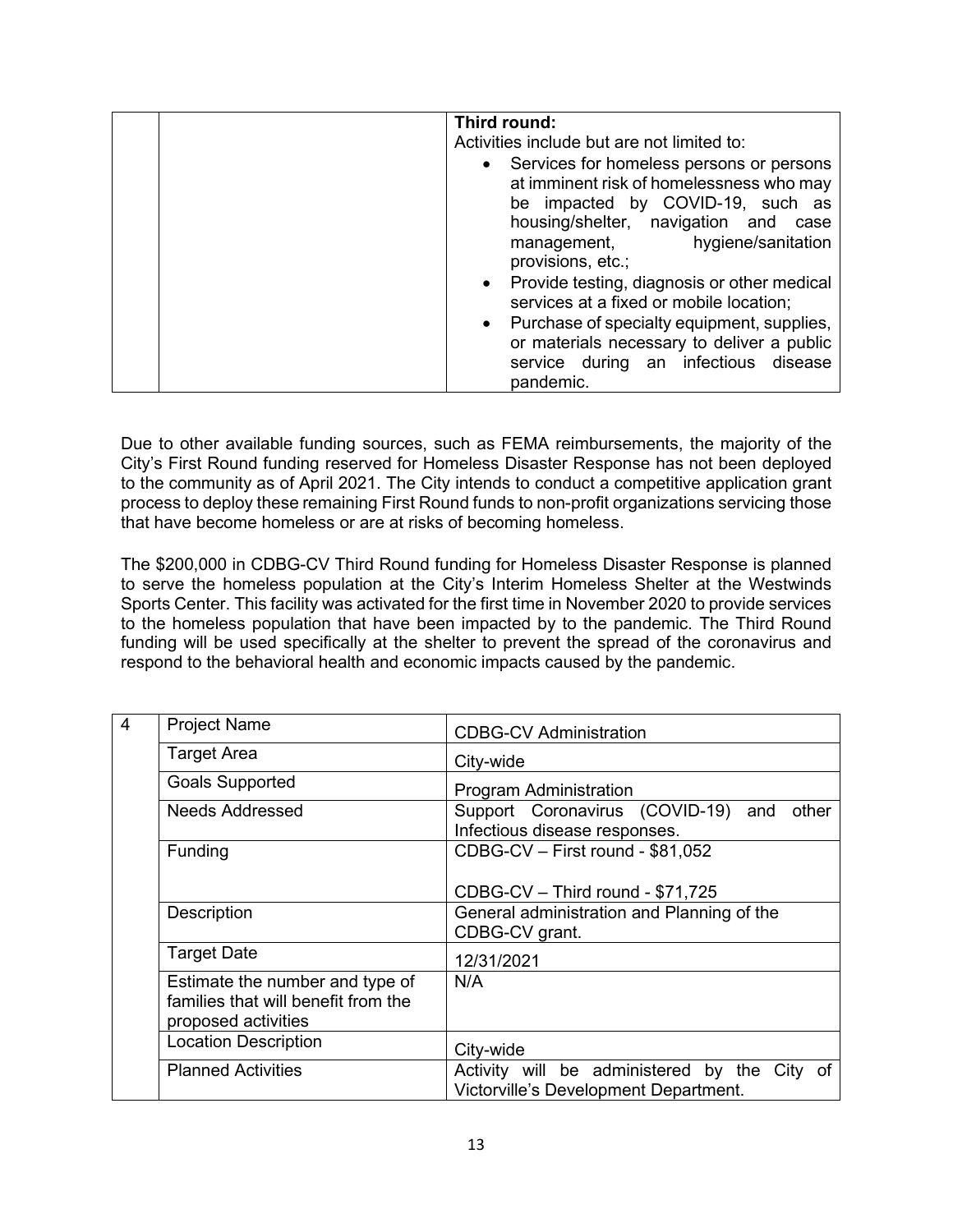### **AP-65 Homeless and Other Special Needs Activities – 91.220(i)**

#### **Addressing the emergency shelter and transitional housing needs of homeless persons**

#### **Round one**

In response to the COVID-19 public health crisis the City of Victorville proposes using \$162,106 in CDBG-CV funds through the CARES Act to provide assistance to aid homeless individuals in the area with isolation/quarantine lodging, services, needs and supplies. Additionally, \$121,579 in CDBG-CV funding is proposed to be allocated towards non-profit community outreach programs, which would also be available to address the needs of homeless person.

#### **Round three**

In response to the COVID-19 public health crisis the City of Victorville proposes using \$200,000 in CDBG-CV funds through the CARES Act to provide assistance to aid homeless individuals in the area with isolation/quarantine lodging, services, needs and supplies. Additionally, \$415,529 in CDBG-CV funding is proposed to be allocated towards non-profit community outreach programs, which would also be available to address the needs of homeless person.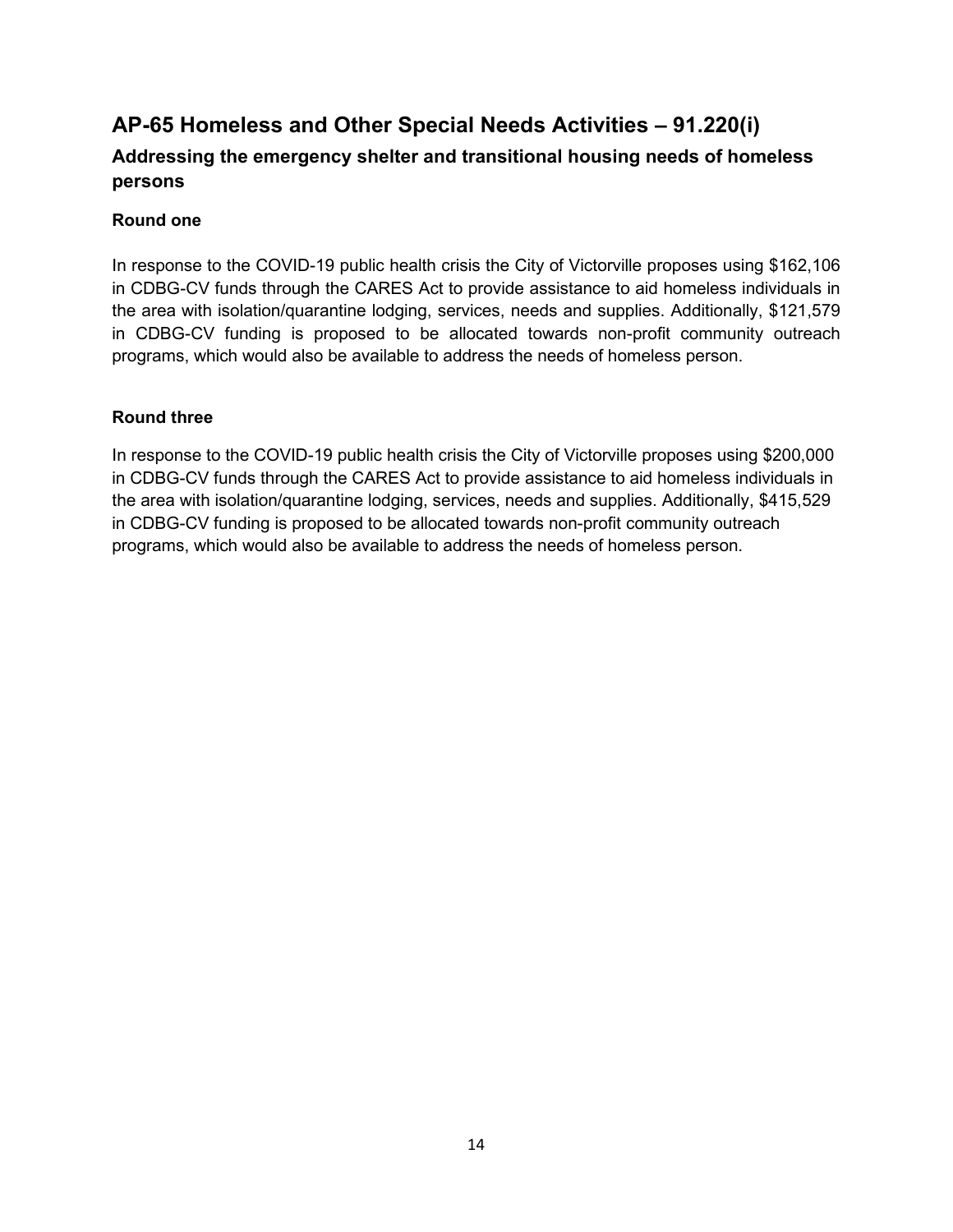### **AP-85 Other Actions – 91.220(k)**

#### **Actions planned to address obstacles to meeting underserved needs**

#### **Round one**

The City of Victorville will prevent and respond to the coronavirus (COVID-19) public health crisis by providing \$162,106 in CDBG-CV funds to serve the homeless population, specifically to prevent the spread of the coronavirus by providing Personal Protective Equipment (PPE) to shelter employees and volunteers, and setting up sanitation/wash stations throughout the city for use by individuals that do not have stable housing. Additionally, \$121,579 in CDBG-CV funding is proposed to be allocated towards non-profit community outreach programs, which would also be available to address the needs of target population such as low and very-low income persons as well as homeless individuals.

#### **Round three**

The City of Victorville will prevent and respond to the coronavirus (COVID-19) public health crisis by providing \$200,000 in CDBG-CV funds to serve the homeless population, specifically to prevent the spread of the coronavirus and respond to the behavioral health and economic impacts caused by the pandemic. Additionally, \$415,529 in CDBG-CV funding is proposed to be allocated towards non-profit community outreach programs, which would also be available to address the needs of target population such as low and very-low income persons as well as homeless individuals.